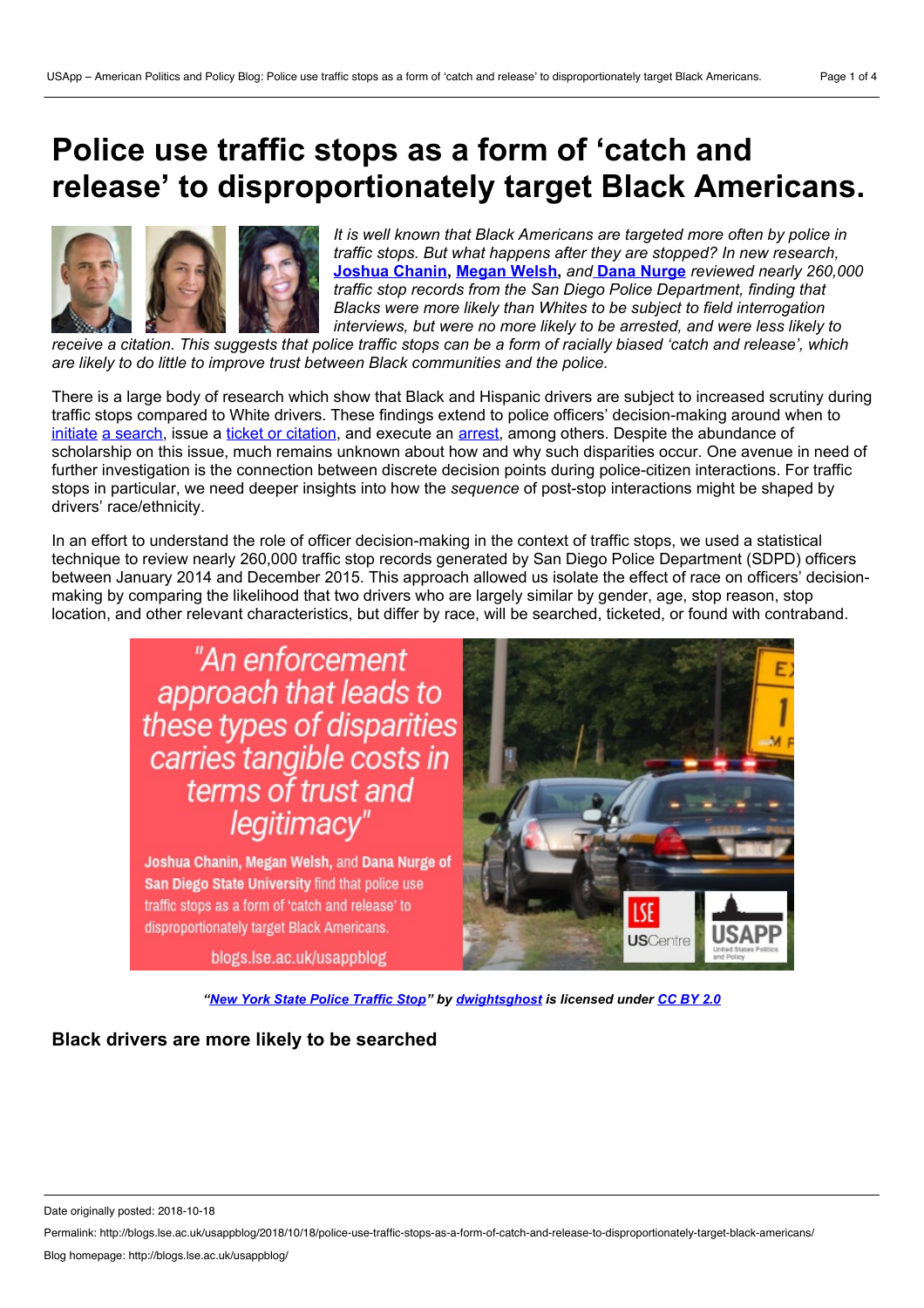After isolating driver race, we found that Black drivers were more likely to be searched than similar ("matched") Whites, a finding that was consistent across all search types, including highly discretionary consent searches, in which an officer requests and receives consent to search a driver's vehicle and/or person. As Figure 1 shows, despite occurring at much greater rates, police searches of Black drivers were less likely to reveal possession of contraband – typically, weapons or drugs – than were searches of matched Whites. Black drivers were also subject to field interrogation interviews at more than twice the rate of matched Whites. Yet, despite the more aggressive protocols in place for Black drivers, our data shows no statistical difference in the arrest rates of matched Black and White drivers. Interestingly, Black drivers were also less likely to receive a citation than were matched Whites.



## **Figure 1 – Comparing post-stop outcomes for matched Black and White drivers**

#### *\* denotes statistical significance at the 0.001 level*

A more granular analysis of the post-stop data shows further race-based disparity. As shown in Figure 2 below, Black drivers were more than two times as likely as matched Whites to be subjected to field interviews where no citation was issued or arrest made. Blacks were also more likely to face a search that ended without either a citation given or arrest made. These data reveal what appears to be a practice that functions like a 'catch and release' program in which certain members of the community are stopped pretextually, investigated disproportionately for potential criminality, and then, should no evidence of wrongdoing appear, allowed to go free without any formal sanction.

## **Figure 2 – Sequential analysis of post-stop outcomes among matched Black and White drivers**

Date originally posted: 2018-10-18

Permalink: http://blogs.lse.ac.uk/usappblog/2018/10/18/police-use-traffic-stops-as-a-form-of-catch-and-release-to-disproportionately-target-black-americans/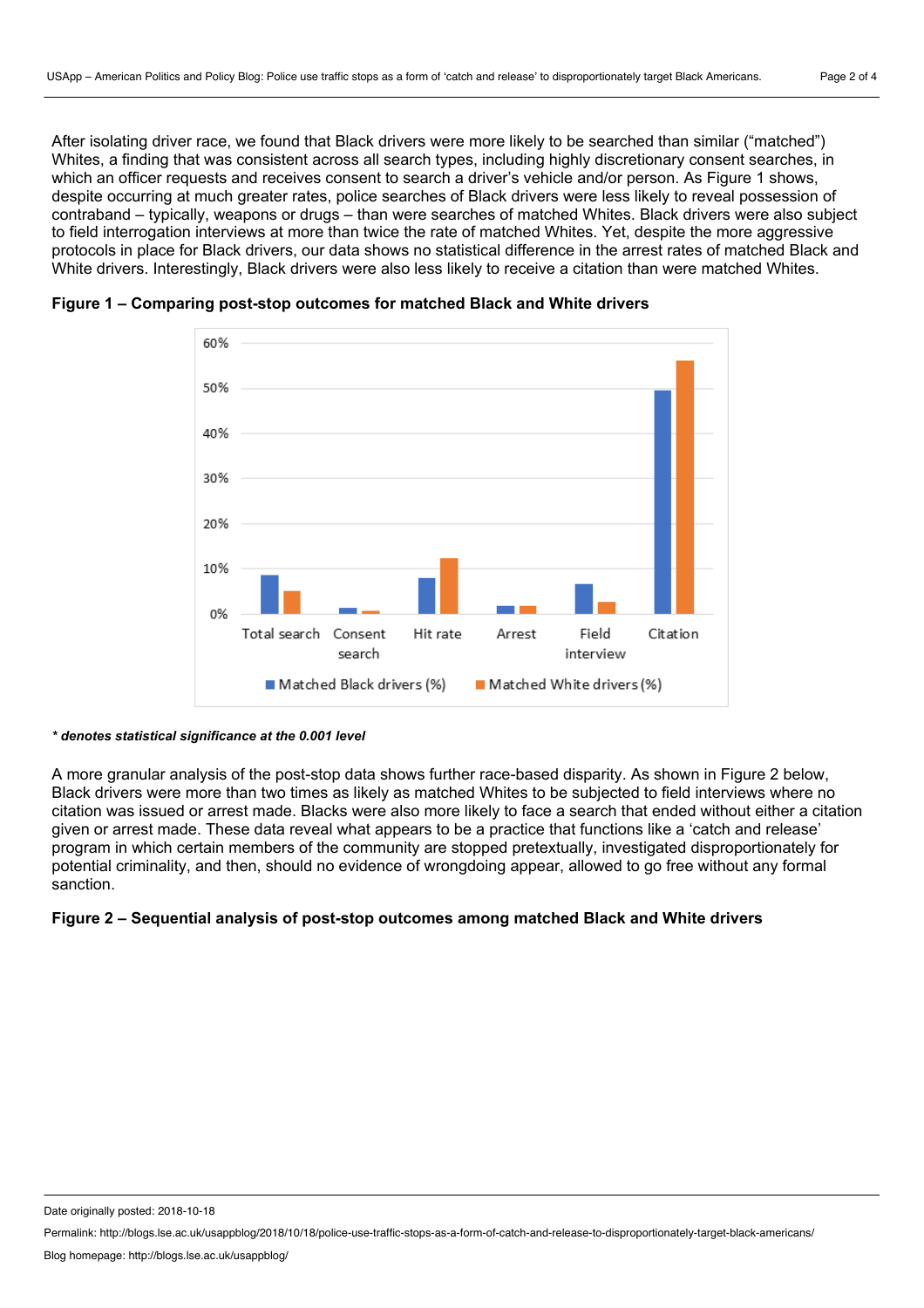

#### *Note: All racial differences are statistically significant at the 0.001 level*

## **Trust and legitimacy are key**

An enforcement approach that leads to these types of disparities carries tangible costs in terms of [trust](https://onlinelibrary.wiley.com/doi/abs/10.1111/j.1745-9133.2007.00423.x) and [legitimacy](https://search.proquest.com/docview/220689142/fulltextPDF/9ACD147E7B154082PQ/1?accountid=13758) – both necessary components of [well-functioning,](https://ric-zai-inc.com/Publications/cops-p311-pub.pdf) modern law enforcement. That the San Diego Police Department continues to struggle to strengthen ties to the City's most diverse communities, despite years of external scrutiny, increased officer training, and record crime lows, only [underscores](https://ric-zai-inc.com/Publications/cops-w0756-pub.pdf) [the](http://www.sandiegouniontribune.com/news/politics/sd-me-racial-profiling-20180613-story.html) [point](http://www.sandiegouniontribune.com/news/public-safety/sd-me-sandiego-crime-20180205-story.html).

Research has shown that there is a strong race–crime association not just among police officers, but across the general population as a whole: Black faces are more frequently associated with criminal behavior than are non-Black faces. Some argue that this race-crime [association](http://www.unc.edu/~fbaum/teaching/articles/SeeingBlack.pdf) manifests in "racial odds [making](https://www.researchgate.net/profile/Geoffrey_Alpert2/publication/242202149_Explaining_Police_Bias/links/5975e760aca2728d02625135/Explaining-Police-Bias.pdf)," where officers, whether acting individually or pursuant to department policy, increasingly scrutinize certain drivers based on "generalized" perceptions of group criminality." Others believe that racial disparities are a function not of overt racism, but of implicit bias. As Jennifer Eberhardt of Stanford University [notes,](https://sparq.stanford.edu/opd-reports) "many subtle and unexamined cultural norms, beliefs, and practices sustain disparate treatment."

More research – including qualitative research aimed at capturing officer perceptions of race and crime, how officer use of discretion shapes post-stop enforcement, and the influence of organizational and social group norms – is needed to better understand how these kinds of disparities persist. Until then, we urge police departments, including the SDPD, to consider whether the benefits of this inefficient and alienating traffic enforcement regime justify the strain such practices place on police-community relations.

• This article is based on the paper, 'Traffic [Enforcement](http://journals.sagepub.com/doi/10.1177/0887403417740188) Through the Lens of Race: A Sequential Analysis of *Post-Stop Outcomes in San Diego, California', in Criminal Justice Policy Review.*

#### *Please read our comments policy before [commenting.](http://blogs.lse.ac.uk/usappblog/comments-policy/)*

Note: This article gives the views of the author, and not the position of USAPP – American Politics and Policy, nor *the London School of Economics.*

*Shortened URL for this post:* **<http://bit.ly/2pY1z55>**

# **About the authors**

Date originally posted: 2018-10-18

Permalink: http://blogs.lse.ac.uk/usappblog/2018/10/18/police-use-traffic-stops-as-a-form-of-catch-and-release-to-disproportionately-target-black-americans/